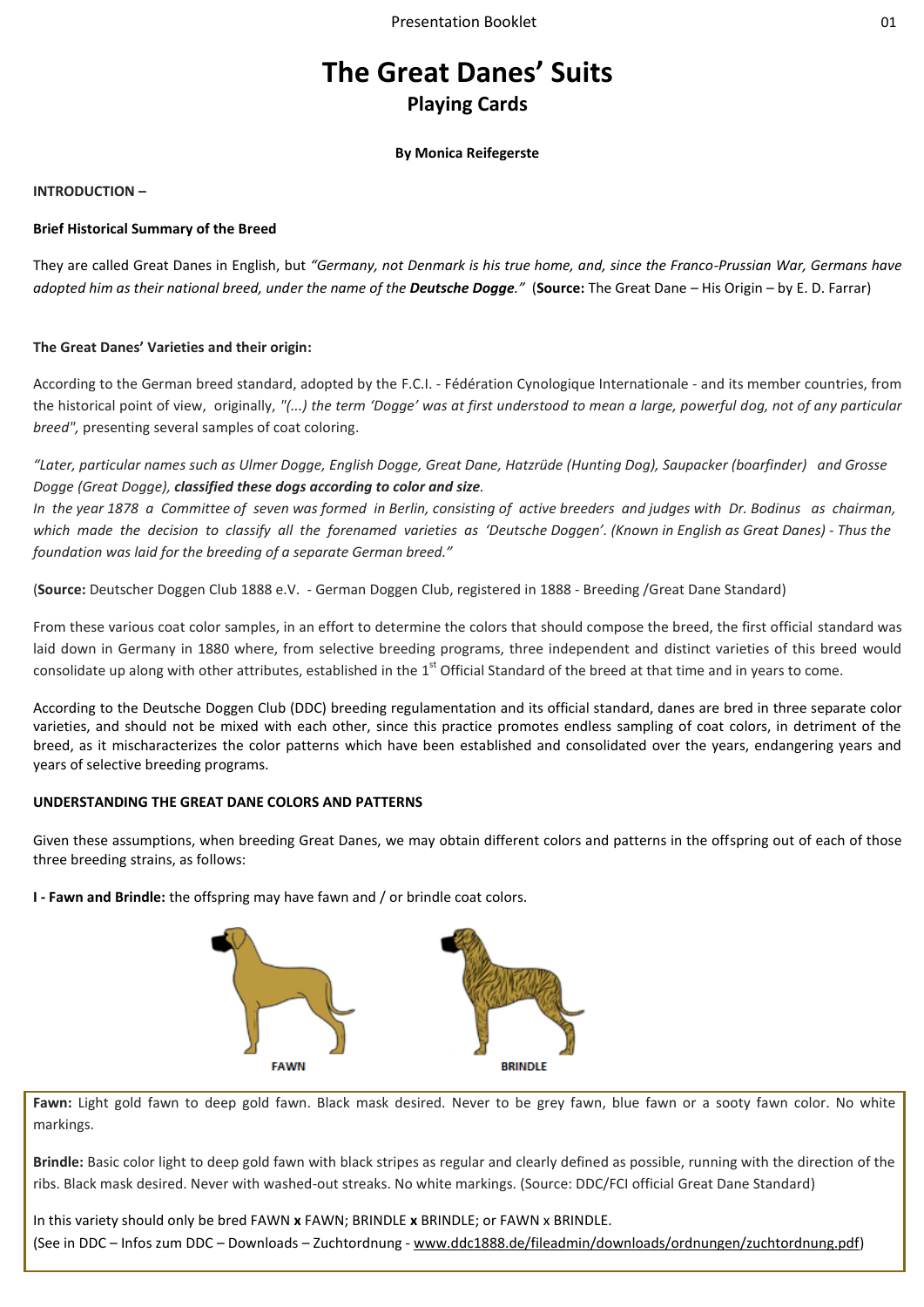**ll - Blue and Black of Blue breeding:** the offspring may have blue and/or black coat colors. 02



**Blue:** Pure steel blue, white markings on chest and feet permitted. Never with a fawn nuance or blackish blue colour. **Black:** Jet black, white markings on chest and feet permitted. (Source: DDC/FCI official Great Dane Standard)

In this variety only **BLUE x BLUE**; Blue bred **BLACK x** Blue bred **BLACK;** or **BLUE x** Blue bred **BLACK** should be bred. (See in DDC – Infos zum DDC – Downloads – Zuchtordnung - [www.ddc1888.de/fileadmin/downloads/ordnungen/zuchtordnung.pdf](http://www.ddc1888.de/fileadmin/downloads/ordnungen/zuchtordnung.pdf)

**III – Harlequin, Black and Merle:** In this last strain, the offspring will have many different color patterns with black, white and various shades of gray that can appear in their phenotype and genotype. All these variables in colors and patterns are present in the gene pool of this variety. The main and basic patterns that happen to appear with those colors in this last variety are shown below:



**HARLEQUIN:** (White with black splashed patches): Basic color pure white, preferably with no ticking. Pure black patches well distributed all over the body, having the appearance of being torn. Grey or brownish patches or nuances of those colors in the black are undesirable as well as blue-grey ticking in the white.

**BLACK:** Jet black, white markings on chest and feet permitted.

**MANTLE BLACK:** ("Manteltiger") in which the black covers the body like a coat ("mantel") or blanket, and muzzle, throat, chest, belly, legs and tip of tail may be white.

**PIEBALD BLACK:** with basic white color and large black plates (rounded patches) so called "Plattenhunde".

**MERLE:** ("GRAUTIGER") they are neither desirable nor to be disqualified. (Source: DDC/FCI official Great Dane Standard)

OBS: BLACK from Blue breeding should not be bred in the Harlequin variety, as well as BLACK from Harlequin breeding should not be bred in the Blue breeding variety." (See in DDC - Infos zum DDC, Downloads, Zuchtordnung -. II Zuchtverfahren, 2nd § °)

## **WHAT IS A MERLE?**

The coat color known as 'MERLE' of the 'Grey Tiger' (in German called 'Grautiger') is, in fact, a pattern of color in which we find black **or** dark grey patches over a grayish base color, which can vary from a lighter gray color to a darker grey, or be a brownish grey base color. (In simple words, black or darker grey patches on a gray base color.)



As we can see in the illustrations shown before, for each of the four basic patterns in black and white colors of the first row (Harlequin - Black - Black Mantle – Black Piebald), we can find the corresponding patterns in the second row, but with the colors: merle and white.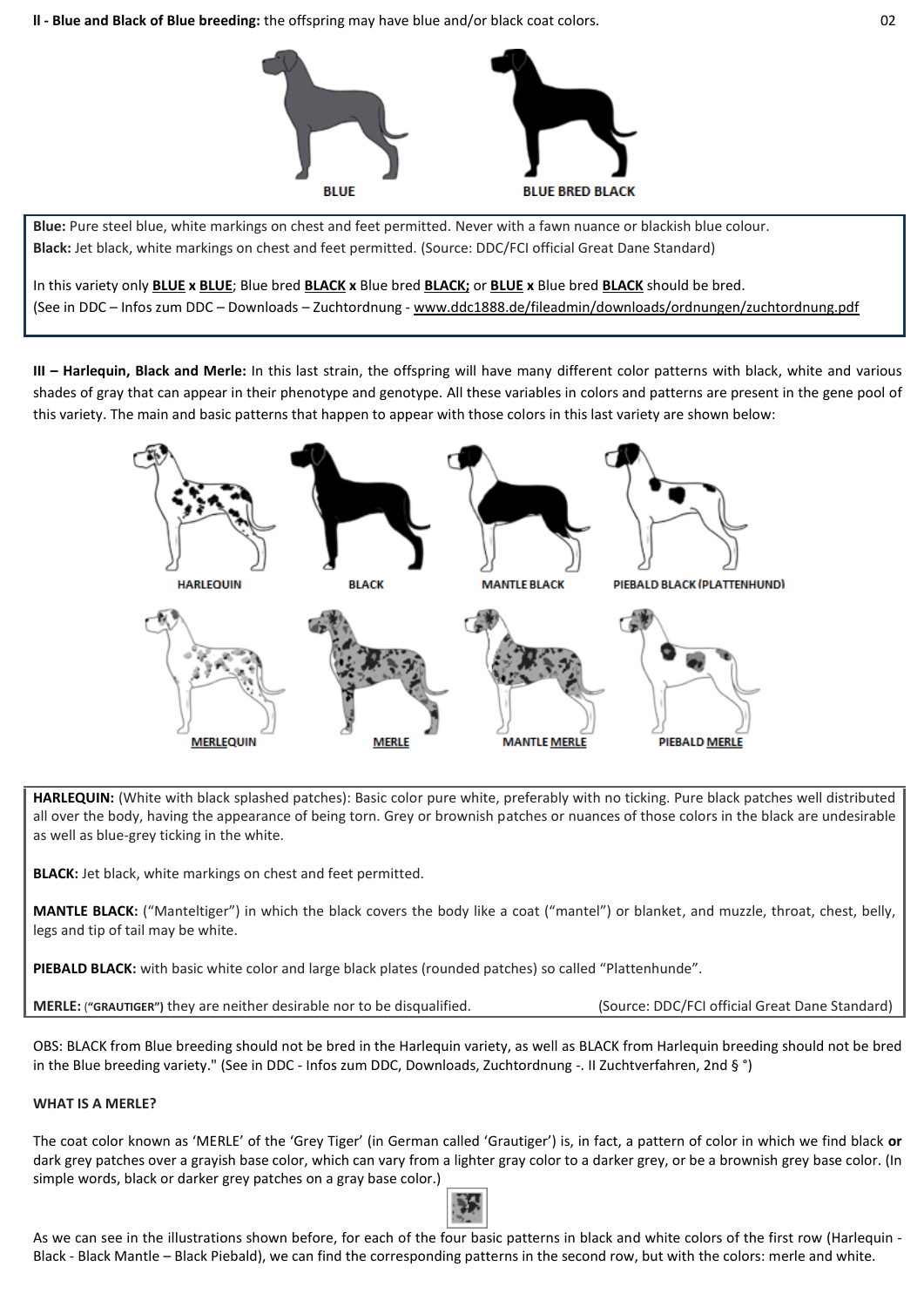We call those eight patterns as 'BASIC PATTERNS" (**BP**), as they can appear in many other variations. See the following examples: 03

**In Harlequins:** black torn patches irregularly and well distributed (a few merle patches may be present). Here below we can see from heavy to light marked harlequins, where, sometimes, a complete white coat color may appear.



**In Piebalds:** markings have sort of rounded well defined edges (like spots) different from harlequins, which have torn, irregular patches.



Many other variations can occur in any of the **eight** basic patterns **(BP)** of this variety – **Harlequin, Black & Merle** - such as the examples above and sometimes even two different patterns of the same variety, such as a Mantle Dane with some typical harle markings on its head or legs, can be found on the same dog, although those are more rare to occur in this breed.

All those variations that can be observed in these four WHITE and BLACK samples shown above, can also be seen in individuals that are WHITE and MERLE.

### **As an example:**

A lightly marked harlequin (nearly all white with very few tiny little black patches) is still a **HARLEQUIN**; In the same way, a lightly marked merle (nearly all white with very few merle patches) is still a **MERLE**, no matter how those patches look like or how they are distributed over the dog's body.

As we can realize, there are many patterns for these three colors - black, merle and white - to be distributed throughout the body of a dog in **this** variety. That in itself should be sufficient reason not to mix different varieties, after all when harlequins, mantles, blacks (out of harlequin breeding) and / or merles are bred with Fawns, Brindles, Blues, (or blue bred Blacks), all kinds of unusual colors and patterns may appear as a result.

In the official German standard, adopted by the F.C.I., those colors resulting from mixed color breeding - between different varieties - are listed under DISQUALIFYING FAULTS.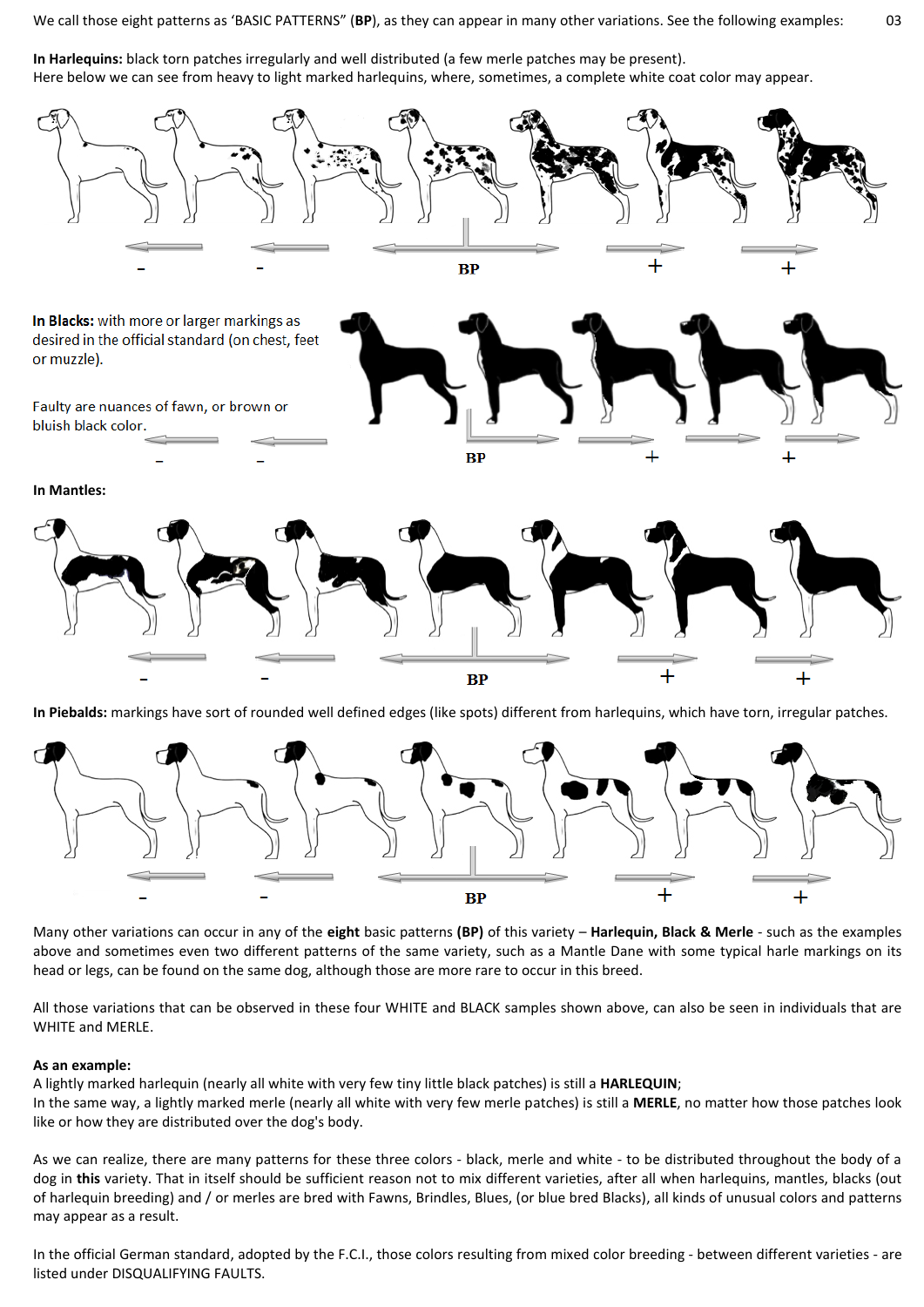To simplify the understanding and help you to easily identify all the basic colors of the **three separate and independent varieties** of the Great Dane bred, the **Great Danes' Suits Playing Cards** has been created!





- The first deck has **four suits** representing the **4 basic patterns of colors**: Harlequin, Black, Black-Mantle and Black-Piebald from the **Harlequin, Black & Merle** Family;

- The second deck has **four suits** representing the **4 patterns of colors**: **Merle**quin, **Merle**, **Merle**-Mantle and **Merle**-Piebald, completing the first Great Dane's family: **Harlequin, Black & Merle**.

- The third deck has **four suits** representing the **two other families** or varieties of the Great Danes' breed and their colors: **Fawn/ Brindle** and **Blue/ Blue bred Black**.